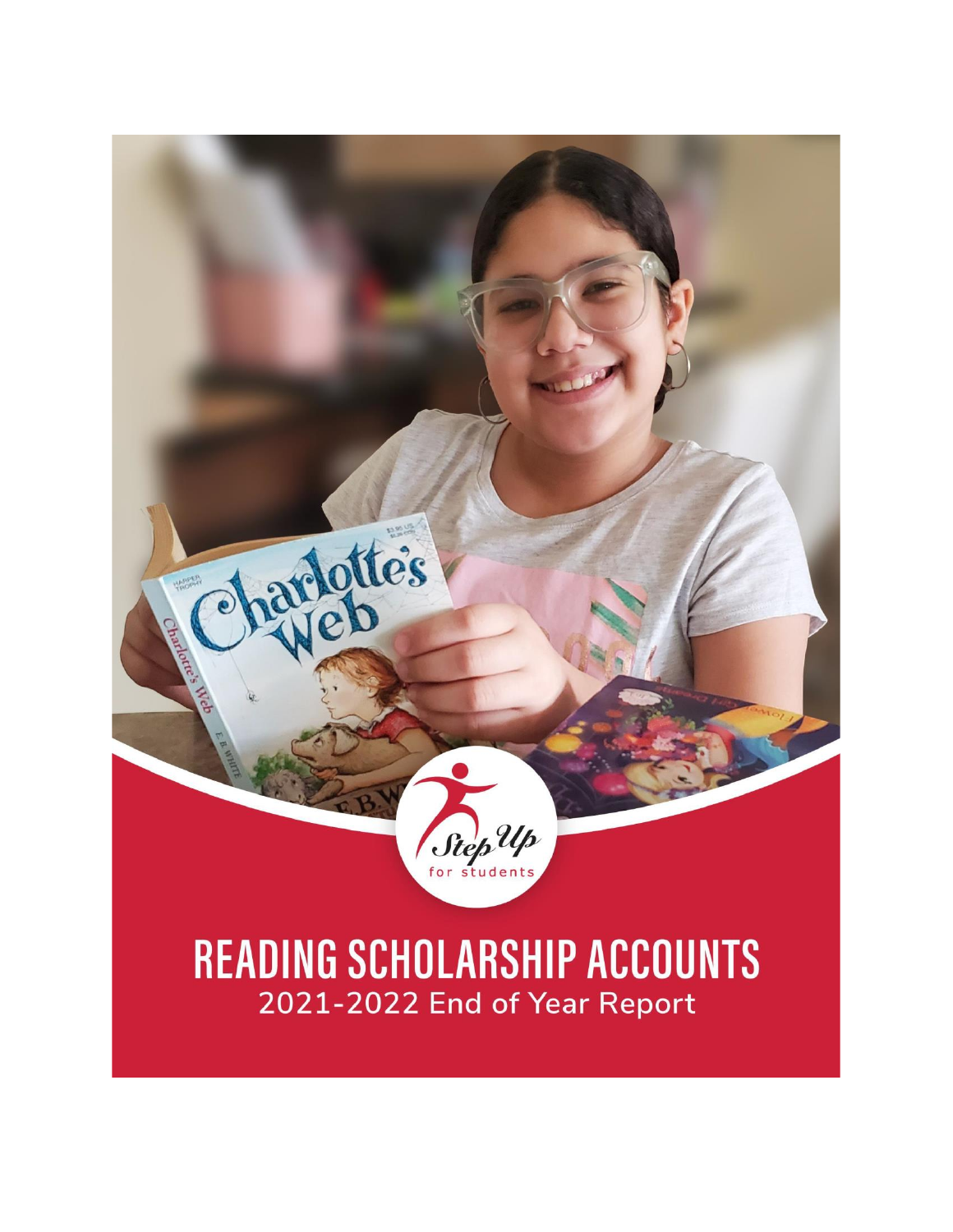## **Report Summary**

- A total of \$2,478,500 in Reading scholarship funds was distributed for the 2020-2021 school year.
- 76% of all funds awarded were spent during the school year.
- Instructional Materials was the largest expenditure category and made up 63% of all dollars spent.
- Most families, about 82%, spent funds on Instructional Materials.
- Scholarship usage has become more widespread throughout Florida than in previous years. Currently, Broward County has the most Reading scholarship students at 9%.
- Only 7% of Reading students were classified as English Language Learners (ELL).
- The racial/ethnic background of Reading scholarship recipients is diverse with a student population that is 33% white, 33% Hispanic, and 28% black.

## **Introduction**

Since 2018, Florida has offered the Reading education savings account (ESA) program for public schools' students in grades 3-5 with low reading scores. Each ESA is worth \$500.00 and can be used for reimbursements for multiple services or products to include: tuition and fees for part-time tutoring, fees of summer education programs, fees for after school programs, and curriculum and instructional materials related to reading and literacy.

## **Program Eligibility Requirements**

- The Reading Scholarship Program is only available to students in grades 3-5 who are enrolled in a public school.
- Students must have a score of 1 or 2 on the  $3<sup>rd</sup>$  or  $4<sup>th</sup>$  grade English Language Arts (ELA) section of Florida Standards Assessment (FSA) in the prior year.
- Students classified as ELL receive funding priority.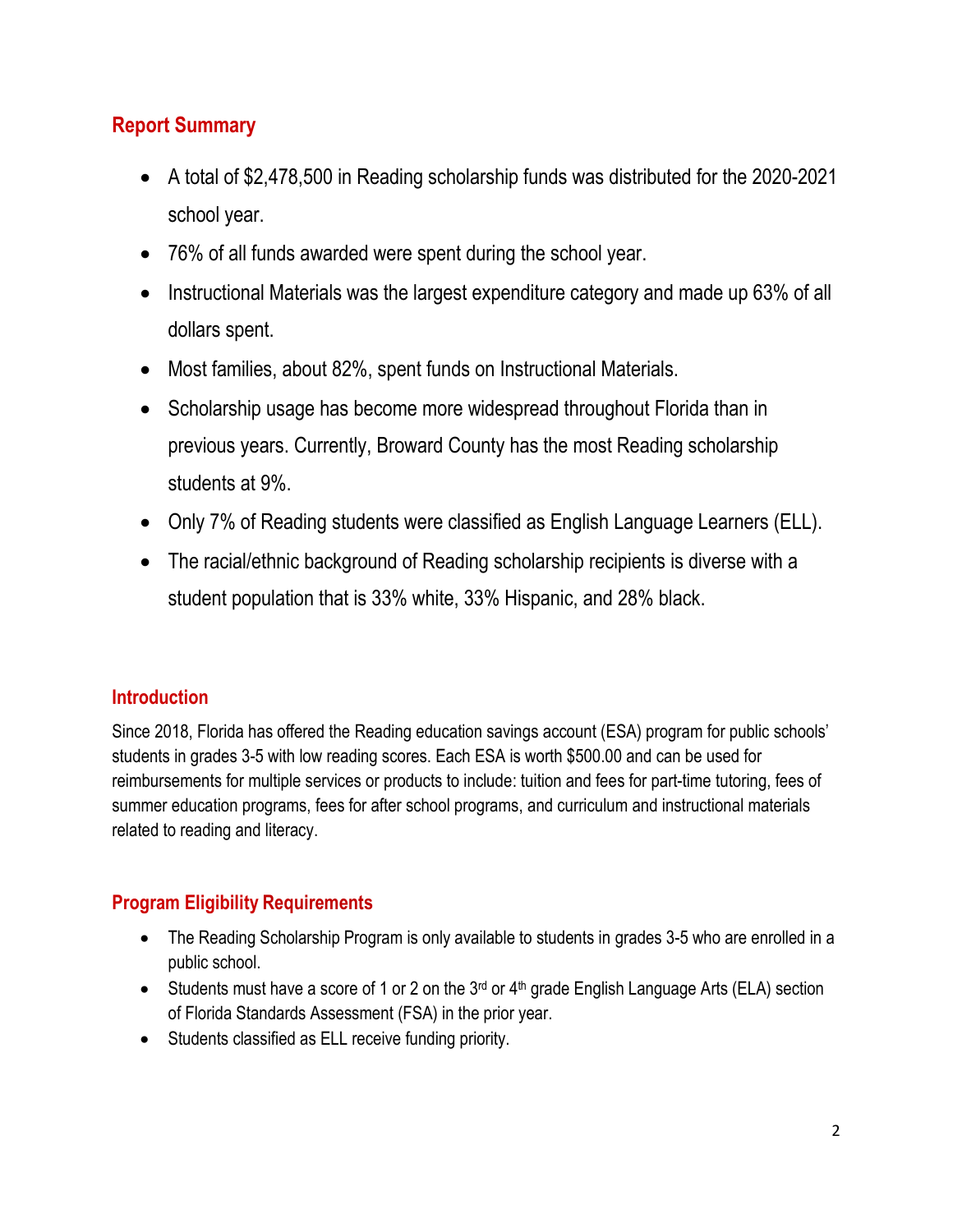### **Student Enrollment**

In the 2020-2021 school year, there were 4,961 students who participated in the Reading Scholarship Program through Step Up for Students. There were slightly more male students, 54%, than female students, 46%. Furthermore, a diverse racial/ethnic background was noted among those enrolled in the program with scholarship recipients being 33% white, 33% Hispanic, and 28% black. <sup>1</sup> As for ELL status, only 7% of all students were classified as English Language Learners (ELL). Distribution of these students in relation to counties has also become more widespread than in previous years with Broward County currently having the largest number of Reading students at 9%.

| <b>20-21 Reading Student</b><br><b>Demographics</b> |     |  |  |
|-----------------------------------------------------|-----|--|--|
| <b>ELL Status</b>                                   |     |  |  |
| Yes                                                 | 7%  |  |  |
| No                                                  | 93% |  |  |
|                                                     |     |  |  |
| Gender                                              |     |  |  |
| Female                                              | 46% |  |  |
| Male                                                | 54% |  |  |
|                                                     |     |  |  |
| Grade                                               |     |  |  |
| <b>Fifth Grade</b>                                  | 53% |  |  |
| <b>Fourth Grade</b>                                 | 26% |  |  |
| <b>Third Grade</b>                                  | 22% |  |  |
|                                                     |     |  |  |



<sup>&</sup>lt;sup>1</sup> Twenty-one students belong to an "Other" racial category, which was <.01 of the total, and were not included in the chart pertaining to students' race and ethnicity.